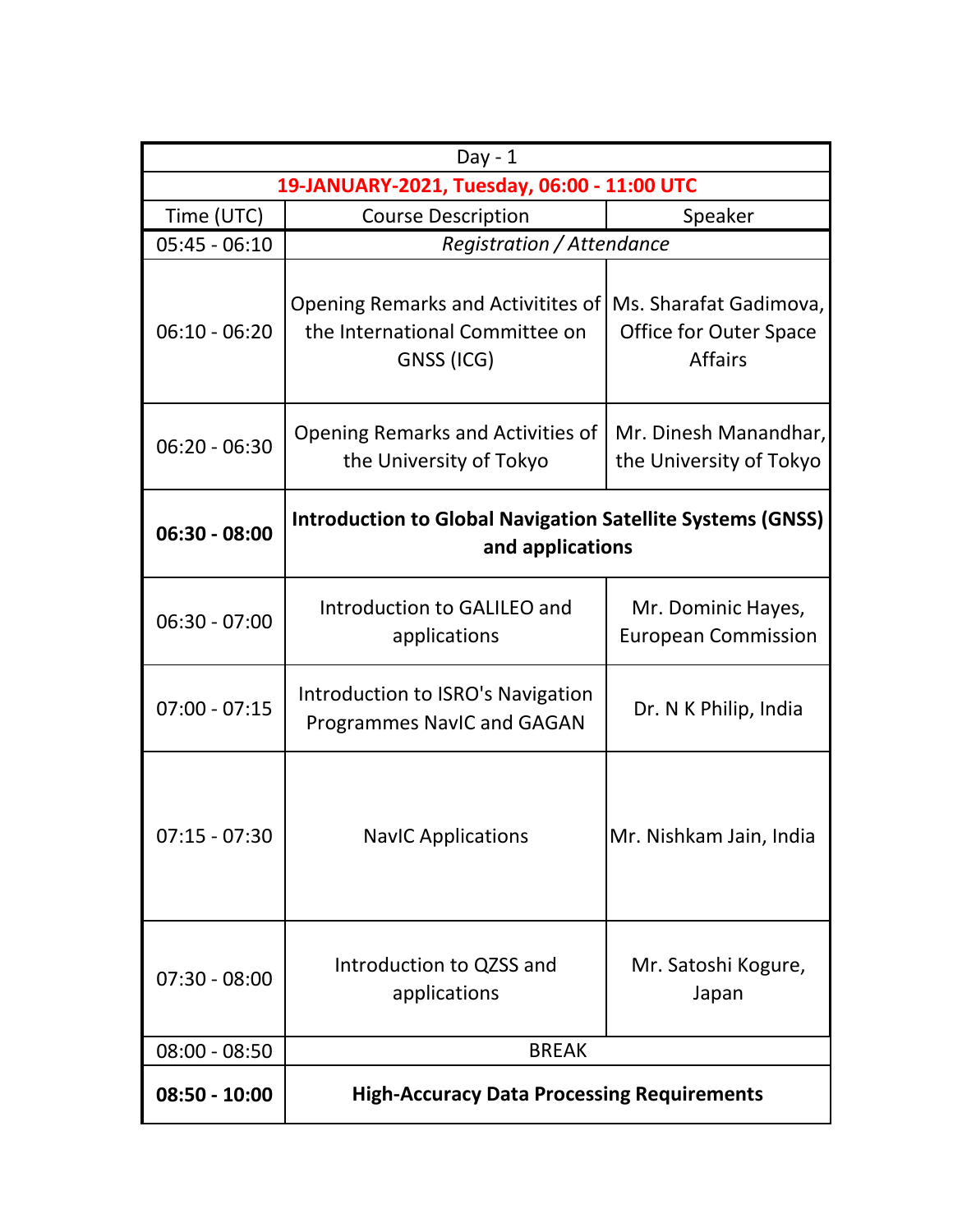| $08:50 - 09:20$ | <b>Galileo High Accuracy Service</b>                                                                      | Mr. Daniel Blonski,<br>European Space Agency     |
|-----------------|-----------------------------------------------------------------------------------------------------------|--------------------------------------------------|
| $09:20 - 09:35$ | NaviC position errors                                                                                     | Mr. Anand Dwivedi,<br>India                      |
| $09:35 - 09:50$ | Navic S band signal performance                                                                           | Mr. Ghan Shyam, India                            |
| $09:50 - 11:00$ | <b>GNSS Accuracy, Errors,</b><br><b>Coordinate Systems</b><br>Software Installation, Setup, Check<br>Data | Mr. Dinesh Manandhar,<br>the University of Tokyo |

ICG International Committee on GNSS

UT The University of Tokyo

TUMSAT Tokyo University of Marine Science and Technology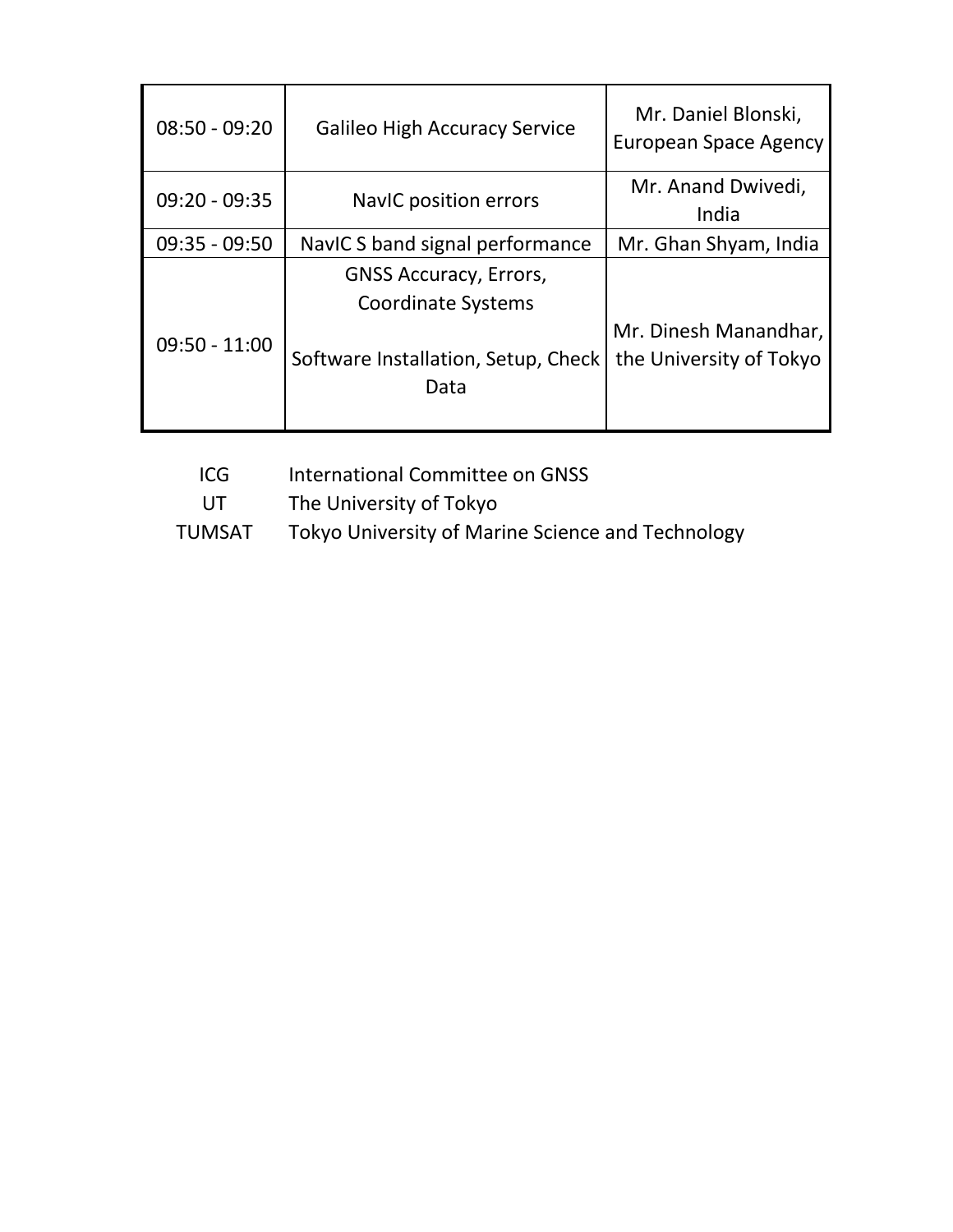| $Day - 2$                                     |                                                                                                                                             |                                                                                                                                                     |  |  |
|-----------------------------------------------|---------------------------------------------------------------------------------------------------------------------------------------------|-----------------------------------------------------------------------------------------------------------------------------------------------------|--|--|
| 20-JANUARY-2021, Wednesday, 06:00 - 11:00 UTC |                                                                                                                                             |                                                                                                                                                     |  |  |
| Time (UTC)                                    | <b>Course Description</b>                                                                                                                   | Speaker                                                                                                                                             |  |  |
| $05:45 - 06:10$                               | Registration / Attendance                                                                                                                   |                                                                                                                                                     |  |  |
| $06:10 - 07:00$                               | Introduction to<br>Real-time Kinematic (RTK)                                                                                                | Mr. Nobuaki Kubo,<br>Tokyo University of<br>Marine Science and<br>Technology (TUMSAT)                                                               |  |  |
| $07:00 - 08:00$                               | RTK Data processing:<br>How to get cm level accuracy?<br><b>Static and Dynamic Data Sets</b><br>Low-cost and High-End Receiver Data<br>sets | Mr. Nobuaki Kubo, Mr.<br>Kaito Kobayashi and Mr.<br><b>Yize Zhang, TUMSAT</b><br>Mr. Dinesh Manandhar<br>and Mr. Avinab, the<br>University of Tokyo |  |  |
| $08:00 - 08:30$                               | <b>BREAK</b>                                                                                                                                |                                                                                                                                                     |  |  |
| $08:30 - 11:00$                               | RTK Data processing:<br>How to get cm level accuracy?<br><b>Static and Dynamic Data Sets</b><br>Low-cost and High-End Receiver Data<br>sets | Mr. Nobuaki Kubo, Mr.<br>Kaito Kobayashi and Mr.<br><b>Yize Zhang, TUMSAT</b><br>Mr. Dinesh Manandhar<br>and Mr. Avinab, the<br>University of Tokyo |  |  |